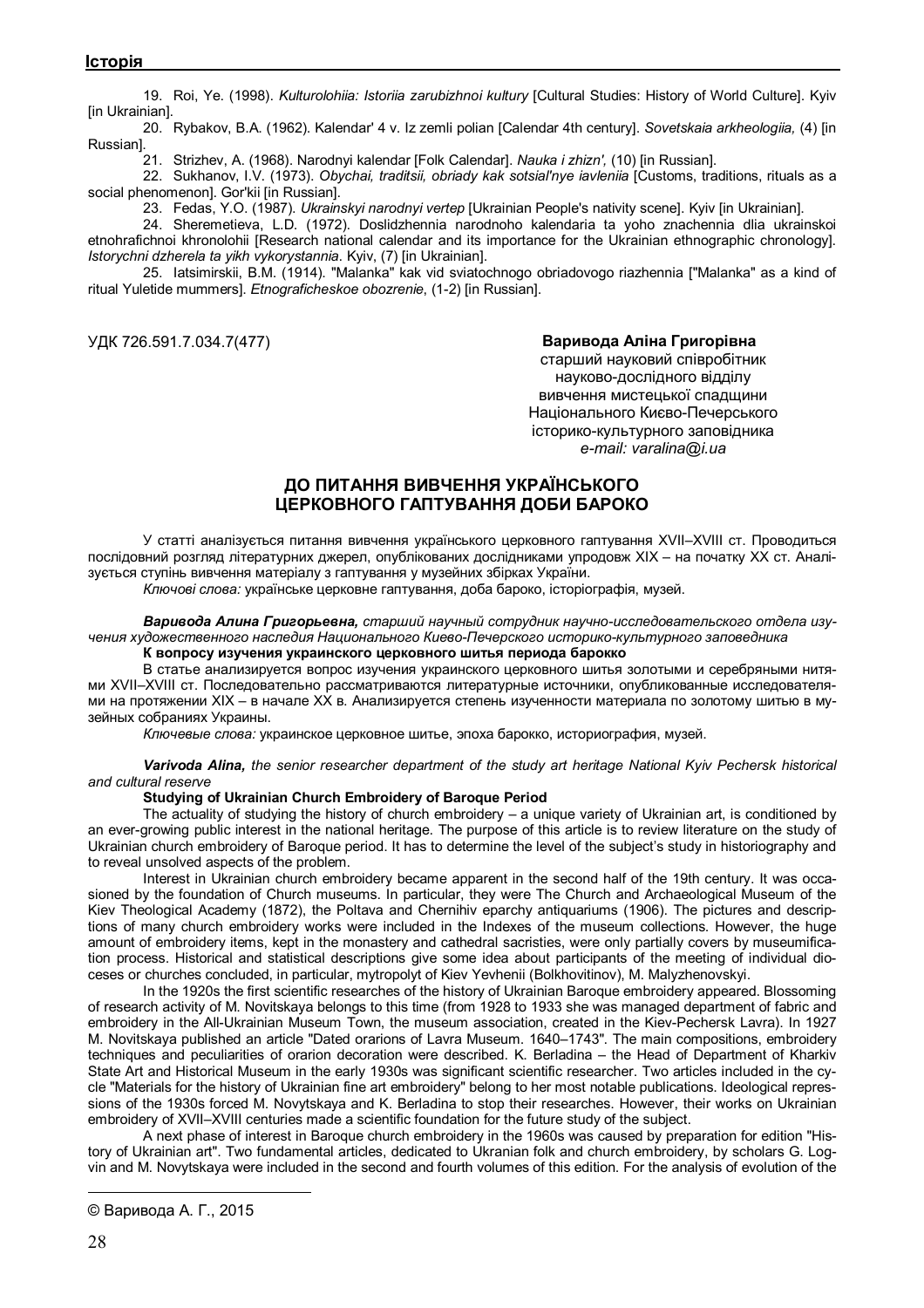### **Вісник Національної академії керівних кадрів культури і мистецтв № 3'2015**

Ukrainian church embroidery of XIII – the first half of the XVII century G. Logvin used archival and graphic sources, and also highly artistic works of embroidery gold from the Ukrainian and foreign collections. M. Novitskaya provided short historical the description of development of the Ukrainian church sewing during the specified period and concerned a question of production the subjects of church sewing in convents.

T. Kara-Vasylieva deepened and extended researches of her predecessors. Her fundamental monograph "Liturgical embroidery of Ukraine of the XVII–XVIII centuries. Iconography, typology, style" (1996) represented Baroque embroidery as an integral artistic phenomenon. Other important publications by T. Kara-Vasylieva are "Masterpieces of the church embroidery of Ukraine" (2000), part "Church embroidery of the XIV-XVIII century" in the edition of "History of Ukrainian embroidery" (2008).

An important contribution to the study of church Baroque embroidery was made by researchers of the leading Ukrainian museums. In 1970–1980's according with cultural and educational activities of museums some items of church embroidery were exhibited and published in the thematic art albums and guidebooks. Since the independence of Ukraine an ever-growing public interest in the national heritage caused new opportunities for studying Ukrainian church embroidery. K. Hereles, V. Shcherbakova – members of stuff of the National Kyiv-Pechersk Historical and Cultural Reserve, made several publications on its largest in Ukraine collection of embroidery. V. Zaichenko, scientific researcher of the Chernigiv Historical Museum named after V. V. Tarnovsky, made catalog of Museum's "Golden embroidery" collection. Works by R. Kosiv dedicated to a subject of the National Andrey Sheptytsky Museum's in Lviv embroidery collection, were notable by high standard of scientific research.

Thus, review of historiography of Ukrainian church embroidery proves that the topic of Ukrainian XVII–XVIII centuries Baroque embroidery has repeatedly drawn the attention of art historians, scientific researchers and members of museum staff. At the same time we have insufficient information on the embroidered works from the collections of leading national museums. At the present time there is necessity of museum collections systematization and including into scientific circulation still unknown items of church embroidery.

*Key words:* Ukrainian church embroidery, baroque, historiography.

Тема оздоблення предметів церковної обстави гаптуванням (вишивкою золотими і срібними нитками) ще кілька десятиліть тому знаходилася на периферії наукових зацікавлень істориків української культури та пам'яткознавців. Церковні тканини, що досить важко вкладалися у межі ідеологічної кон'юнктури, зрідка потрапляли на сторінки наукових розвідок. Дослідники практично не мали можливості не тільки об'єктивно висвітлити роль текстильних предметів у храмовому просторі, але й здійснити ґрунтовний аналіз іконографічних композицій. Проте з набуттям Україною незалежності вивчення українського церковного гаптування отримало нові можливості для розвитку. Поглибився інтерес науковців до вивчення релігійного контексту побутування гаптованих пам'яток XVII–XVIII ст., а також визначення їхнього місця у художній системі українського бароко.

На сьогодні актуальність вивчення історії церковного гаптування – унікального різновиду української художньої культури – викликана постійно зростаючим інтересом суспільства до національної спадщини. Міцне підґрунтя для подальшого дослідження окресленої теми склали фундаментальні розробки вітчизняних науковців, що постали за часів незалежності.

Мета даної статті полягає в огляді літератури, присвяченій вивченню українського церковного гаптування доби бароко. Він проводиться задля виявлення рівня опрацювання теми в історіографії та виділення невирішених аспектів проблематики.

Зацікавлення творами українського церковного гаптування доби бароко припадає на другу половину ХІХ ст. Велике значення для збереження і популяризації гаптованих предметів мала організація церковних музеїв. Зокрема, значна кількість вишитих золотом риз, єпитрахилей та літургійних покровів зберігалася в колекції Церковно-археологічного музею при Київській духовній академії, заснованому 1872 р. Світлини найцікавіших пам'яток та їх наукові описи були надруковані професором М. І. Петровим у покажчику та альбомах старожитностей ЦАМу [17].

Пам'ятки українського гаптування XVII–XVIII ст. входили також до відділу церковного начиння у Полтавському та Чернігівському єпархіальних давньосховищах (1906 р.) [16; 19]. Слідом за ЦАМом ці музейні заклади не лише продовжили справу збереження церковної старовини, але й слугували навчальними центрами, доступними для громадського відвідування.

Означені заходи з музеєфікації пам'яток гаптування були здатні лише частково охопити величезний речовий матеріал, що продовжував зберігатися у важкодоступних монастирських і соборних ризницях. Певне уявлення про склад цих зібрань дають історико-статистичні описи єпархій або окремих храмів. Варто відзначити, що гаптовані пам'ятки у подібних публікаціях часто розглядалися у церковно-археологічному контексті. При цьому першочергове значення надавалося меморіальним речам, таким як вклади імператорської родини, представників вищої світської та духовної влади.

До найпомітніших розвідок цього жанру відносяться, зокрема, праці Київського митрополита Євгенія Болховітінова, присвячені історії Києво-Софійського кафедрального собору та Києво-Печерської лаври [2]. Опис Києво-Флорівського монастиря М. Маліженовського містив інформацію про унікальні гаптовані предмети XVII ст., які зберігалися в ризниці Вознесенської церкви [13].

Перші наукові розвідки з історії українського гаптування доби бароко постали у 1920-х рр. Націоналізація монастирських і церковних зібрань після Жовтневого перевороту поставило перед творчою інтелігенцією задачу становлення пам'яткоохоронної системи на державному рівні. Ключова роль в ній відводилася музеям та створенню на їхній базі культурно-освітніх центрів. До вивчення культо-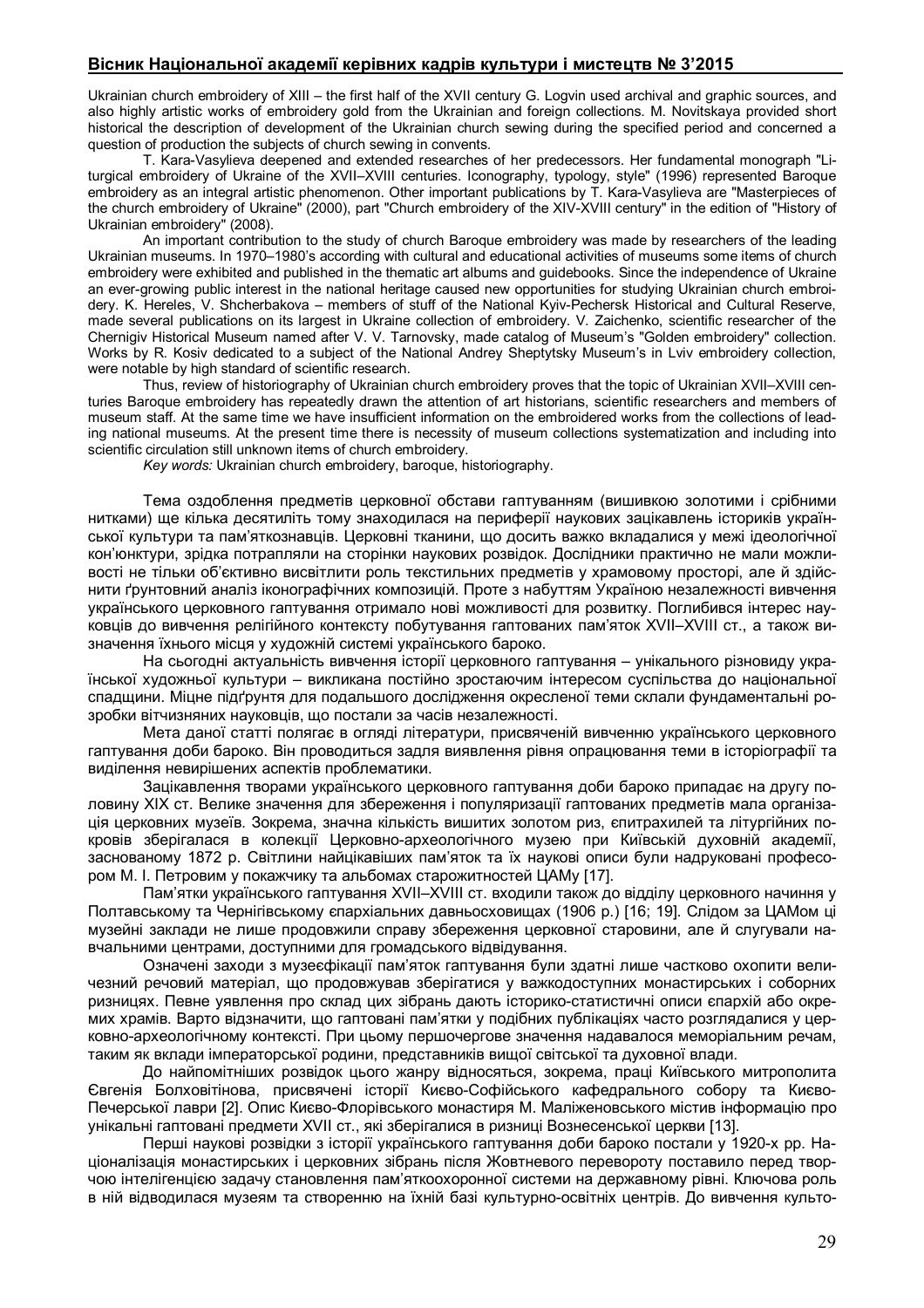вих предметів, що у великій кількості надходили до фондів музейних закладів, залучилися висококваліфіковані спеціалісти.

У період 1920-х рр. відбулося становлення дослідницької діяльності М. Новицької – талановитого мистецтвознавця, археолога, музейника. З 1924 р. Марія Олексіївна працювала у відділі тканин та шиття Всеукраїнського музейного городка і одночасно навчалась при Кафедрі мистецтвознавства ВУАН. Після закінчення аспірантури у 1928 р. вона захистила промоційну роботу і отримала звання наукового працівника ВМГ. З 1928 по 1933 р. М. Новицька очолювала відділ тканини та шиття зазначеної музейної установи 1927 р. у збірнику "Український музей" була опублікована стаття дослідниці "Датовані єпитрахилі Лаврського музею 1640–1743 р.", в якій на прикладі тринадцяти гаптованих пам'яток були охарактеризовані основні варіанти оздоблення українських єпитрахилей [14]. Авторка проаналізувала технологію виготовлення (крій, матеріал, техніку) та особливості декорування (композиція, мотиви: рослинний орнамент і постаті святих) опрацьованих творів і запропонувала їх власну типологізацію.

Крім іншого, розвідка М. Новицької супроводжувалася "Списком датованих єпитрахилей Лаврського музею" з детальною інформацією про кожну пам'ятку. На сьогодні ці документальні відомості є надзвичайно цінними, адже у роки Другої світової війни колекція тканин та шиття ВМГ зазнала непоправних втрат. Оскільки місцем її зберігання була ризниця Успенського собору, після вибуху останнього в листопаді 1941 р., більша частина предметів опинилася під його завалами. З-поміж 13 єпитрахилей, опублікованих М. Новицькою, в колекції НКПІКЗ залишилося лише три.

Значну наукову вагу мають публікації К. Берладіної – з 1927 р. завідувачки кабінету, з 1931 по 1933 р. – відділу Харківського державного художньо-історичного музею. Найпомітніші серед них – дві статті циклу "Матеріали з історії українського образотворчого гаптування" [1]. Завданням цих публікацій К. Берладіна бачила систематизацію матеріалу з церковної вишивки, що на той час знаходився в колекціях провідних музеїв УССР: Києва, Полтави, Чернігова, Дніпропетровська, Харкова. На основі відібраних пам'яток (більша частина з них походила саме з Лаврського музею) вчена здійснила огляд основних історичних періодів гаптування. Особливу увагу К. Берладіна приділила дослідженню технічних засад золотого шитва та розгляду художніх змін на окремих етапах його розвитку.

З початком репресій більшовицького уряду проти української інтелігенції та розгортання компанії з перетворення музеїв на центри атеїстичної пропаганди, М. Новицька і К. Берладіна були вимушені припинити свою дослідницьку діяльність. Проте, виявлені ними закономірності розвитку стилістичних форм та іконографії українського гаптування XVII–XVIII ст. склали наукове підґрунтя для вивчення даної теми наступними поколіннями дослідників-музеєзнавців.

Протягом другої половини 1960-х рр., у зв'язку із підготовкою шеститомної історії українського мистецтва під редакцією М. П. Бажана, вивчення церковного гаптування переживає новий етап зацікавленості. Стаття відомого дослідника українського середньовічного мистецтва Г. Логвина "Вишивання та гаптування" у другому томі "Історії українського мистецтва" (в 6 т.) стала першою ґрунтовною розвідкою з даної теми, що з'явилася у радянському мистецтвознавстві повоєнного часу [12]. Аналізуючи еволюцію українського церковного гаптування XIІІ – першої половини XVІІ ст., Г. Логвин використав архівні і образотворчі джерела, а також високомистецькі твори вишивки золотом з українських і зарубіжних колекцій. У той же час мовчазна заборона на дослідження національної релігійної спадщини не дала можливості Григорію Никоновичу навіть поверхнево представити роль гаптованих предметів у літургійному середовищі храму.

Важливо відзначити, що Г. Логвин першим приділив увагу цеховій організації ткачів і майстрівгаптарів на Галичині. На основі архівних джерел він встановив існування гаптарських майстерень не лише у монастирських, але й у феодальних маєтностях. Їхня продукція призначалася для внутрішнього ринку, а також ставала предметом зовнішньої торгівлі [12, 400].

Вагомим внеском у вивчення українського церковного гаптування XVII–XVIII ст. стала стаття "Вишивання і гаптування" у четвертому томі "Історії українського мистецтва" (в 6 т.) [15]. Авторка публікації – Марія Новицька надала короткий історичний опис розвитку українського церковного гаптування протягом зазначеного періоду та зробила ряд влучних спостережень щодо образної мови сюжетних і орнаментальних композицій. Окрім іншого, вчена торкнулася питання виготовлення предметів церковного гаптування у жіночих монастирях.

Надалі поглибила та розширила напрацювання попередників дослідниця української народної вишивки, доктор мистецтвознавства Т. Кара-Васильєва. Безумовною заслугою вченої стало те, що у роки зняття "табу" з церковного мистецтва, вона представила українське церковне гаптування епохи бароко як окреме і самодостатнє художнє явище. Свої спостереження і висновки щодо ґенези українського гаптування епохи бароко Тетяна Валеріївна виклала у монографії, укладеній на основі докторської дисертації [8].

Відзначимо, що у цьому ґрунтовному виданні вперше було представлено художньофункціональну роль гаптованих пам'яток у предметно-просторовому середовищі храму. Спираючись на концепцію о. Павла Флоренського про храмовий синтез, дослідниця зазначала, що тканини в інтер'єрі храму мали подвійну образотворчо-декоративну функцію, яка визначалася їхнім місцем у літургійному дійстві та загальною художньою спрямованістю внутрішнього церковного оздоблення.

Із вказаною монографією пов'язана також стаття Т. Кара-Васильєвої "Гаптування та шитво" у третьому томі "Історії українського мистецтва" (в 5-ти томах), підготовленої колективом Інституту мис-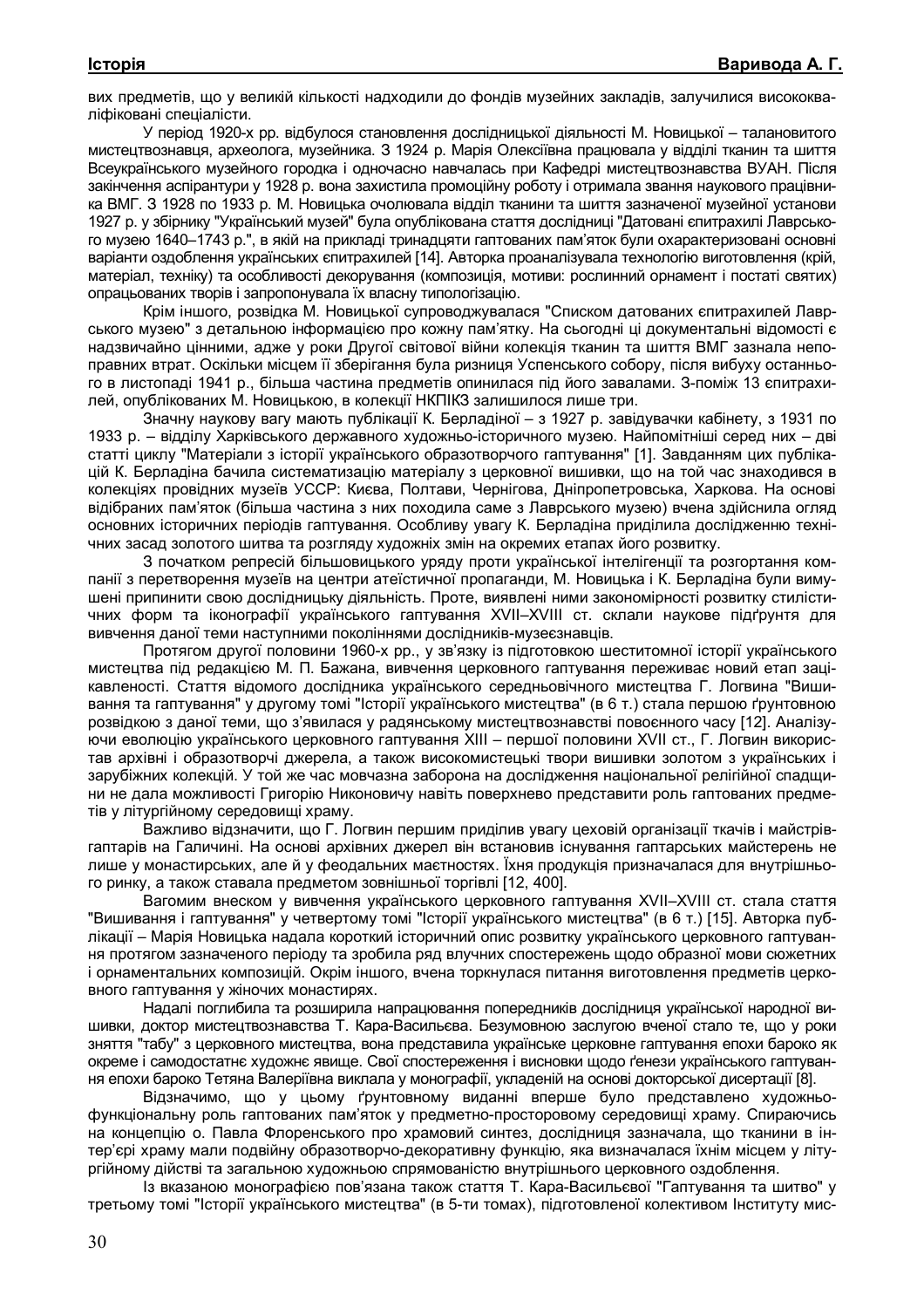### **Вісник Національної академії керівних кадрів культури і мистецтв № 3'2015**

тецтвознавства, фольклористики та етнології ім. М. Т. Рильського НАНУ [9]. В ній дослідниця продовжила висвітлення ролі монастирських осередків у виготовленні гаптованих творів у козацькогетьманську добу (друга половина XVIІ – початок XVIII ст.). Представлена у статті "географія" гаптарських центрів охоплює, переважно, Київщину і Чернігівщину.

Багаторічні напрацювання Т. Кара-Васильєвої з вивчення гаптованих церковних виробів доби бароко знайшли відображення в багато ілюстрованій книзі-альбомі "Шедеври церковного шитва України" та у розділі "Церковне гаптування XIV–XVIII ст." у фундаментальному виданні "Історія української вишивки".

У вивченні українського церковного гаптування доби бароко важливу роль відіграли співробітники провідних українські музеїв. Зокрема, після відкриття у 1975 р. у виставковому приміщенні (корп. № 3) Києво-Печерського державного історико-культурного заповідника (КПДІКЗ) постійної експозиції "Художественные ткани и вышивка XVI–ХІХ вв.", представлені на ній гаптовані пам'ятки починають регулярно потрапляти на сторінки тематичних фотоальбомів та путівників по території заповідника. Того ж року вийшов друком каталог "Українське гаптування та вишивка XVІ–XVIII ст. в зібранні Києво-Печерського історико-культурного заповідника" [20]. Упорядник видання та автор вступного слова – співробітник КПДІКЗ Г. Кравець, надала короткі описи 224 гаптованих і вишитих шовками музейних предметів. На жаль, через кон'юнктурні перепони, у каталозі повністю відсутні назви сюжетів та імена святих, чиї зображення розміщені на пам'ятках.

Вагомим внеском у дослідження колекції гаптування НКПІКЗ стали публікації співробітниці Національного Києво-Печерського історико-культурного заповідника (НКПІКЗ) К. Герелес (Прасолової). Низка студій авторкиприсвячена атрибуції пам'яток з такого визначного центру гаптування XVII ст., як Києво-Печерський Вознесенський дівочий монастир [4].

Відмітимо також, що саме К. Герелес було розпочато ґрунтовну роботу з підготовки каталогу творів українського церковного гаптування XVII–XVIII ст. з колекції НКПІКЗ, яку, на жаль, вона не встигла завершити. Окремі аспекти цього питання були висвітленні у публікації "Деякі проблеми каталогізації колекції пам'яток літургійного шитва із зібрання Києво-Печерського заповідника" [5].

Важливе практичне значення для вивчення колекції церковного гаптування НКПІКЗ, має каталог "Вклади і вкладники Успенського собору Києво-Печерської лаври XVI – поч. ХХ століття (Сакральні тканини і вироби з металу у зібранні Національного Києво-Печерського історико-культурного заповідника)" [3]. Автор розділу "Сакральні тканини" – В. Щербакова (зберігач (1990–2014 рр.) групи "Тканини" фондів НКПІКЗ) представила фахові описи 119 предметів священицького облачення і літургійних покровів, атрибутованих нею як пам'ятки, історично пов'язані з ризницею Великої лаврської церкви. Втім, користуючись, в окремих випадках, непідтвердженими даними авторка помилково пов'язала з ризницею славетного собору ряд творів церковного гаптування XVII ст., які походили з інших храмів.

Інформацію про склад колекції "золотої вишивки" Чернігівського історичного музею імені В. В. Тарновського (ЧІМ) отримуємо з каталогу, укладеного науковим співробітником цієї установи В. Зайченко [6]. Видання має одинадцять розділів, дев'ять з яких представляють основні типологічні групи гаптованих предметів церковного вжитку. Відмітимо, що незважаючи на відсутність довоєнної облікової документації, дослідниці вдалося встановити місце походження 48 гаптованих творів з колекції музею. Водночас, недостатня кількість ілюстративного матеріалу ускладнює повноцінне сприйняття викладеного матеріалу.

Інші публікації В. Зайченко також містять цінну інформацію про окремі гаптовані артефакти зібрання ЧІМу та творчу діяльність гаптарських майстерень у Чернігівських жіночих обителях XVІІ–XVIІІ ст. [7].

Дослідженню колекції гаптованих творів зібрання Національного музею у Львові ім. Андрея Шептицького (НМЛ) присвячено праці Р. Косів [10]. Студії дослідниці відзначаються високим рівнем розробки заявленої проблематики і науковою зваженістю. Особливий наголос Р. Косів робить на розкритті літургійного контексту застосування гаптів, виявленню взаємозв'язку між сюжетними композиціями і богослужбовою символікою.

Монографія Р. Косів "Літургійні покрови на чашу й дискос із каталогом творів із фігуративними зображеннями зі збірки Національного музею у Львові імені Андрея Шептицького" насьогодні є найбільш повним дослідженням цієї типологічної групи гаптованих предметів [11]. Примітно, що сакральні покрови були розглянуті авторкою у широкому історико-культурному і богослужбовому контекстах. Особливий інтерес для дослідників українських старожитностей представляє супроводжуючий видання каталог творів з фондів НМЛ, оздоблених гаптованими та мальованими композиціями. В ньому представлено 45 музейних предметів, більшість з яких публікується вперше. Варто зазначити, що попри потужну джерельну базу, Р. Косів, на жаль, не приділила достатньої уваги виявленню специфіки гаптування саме західноукраїнського регіону.

У статті М. Тихонової досліджується художньо-стилістичні особливості гаптованих творів з колишніх козацьких храмів Запорожжя. Нині ці пам'ятки зберігаються в колекції Дніпропетровського Національного історичного музею імені Дмитра Яворницького [18].

Отже, розгляд історіографії доводить, що тема українського церковного гаптування XVII–XVIII ст. неодноразово привертала увагу дослідників історії української культури, мистецтвознавців та музейників. Значний внесок у вивчення генези, стилістики та технік гаптування цього періоду зробили М. Новицька, К. Берладіна, Т. Кара-Васильєва. Водночас маємо недостатню кількість інформація щодо гаптованих творів з колекцій провідних вітчизняних музеїв. Нині постала необхідність у систематизації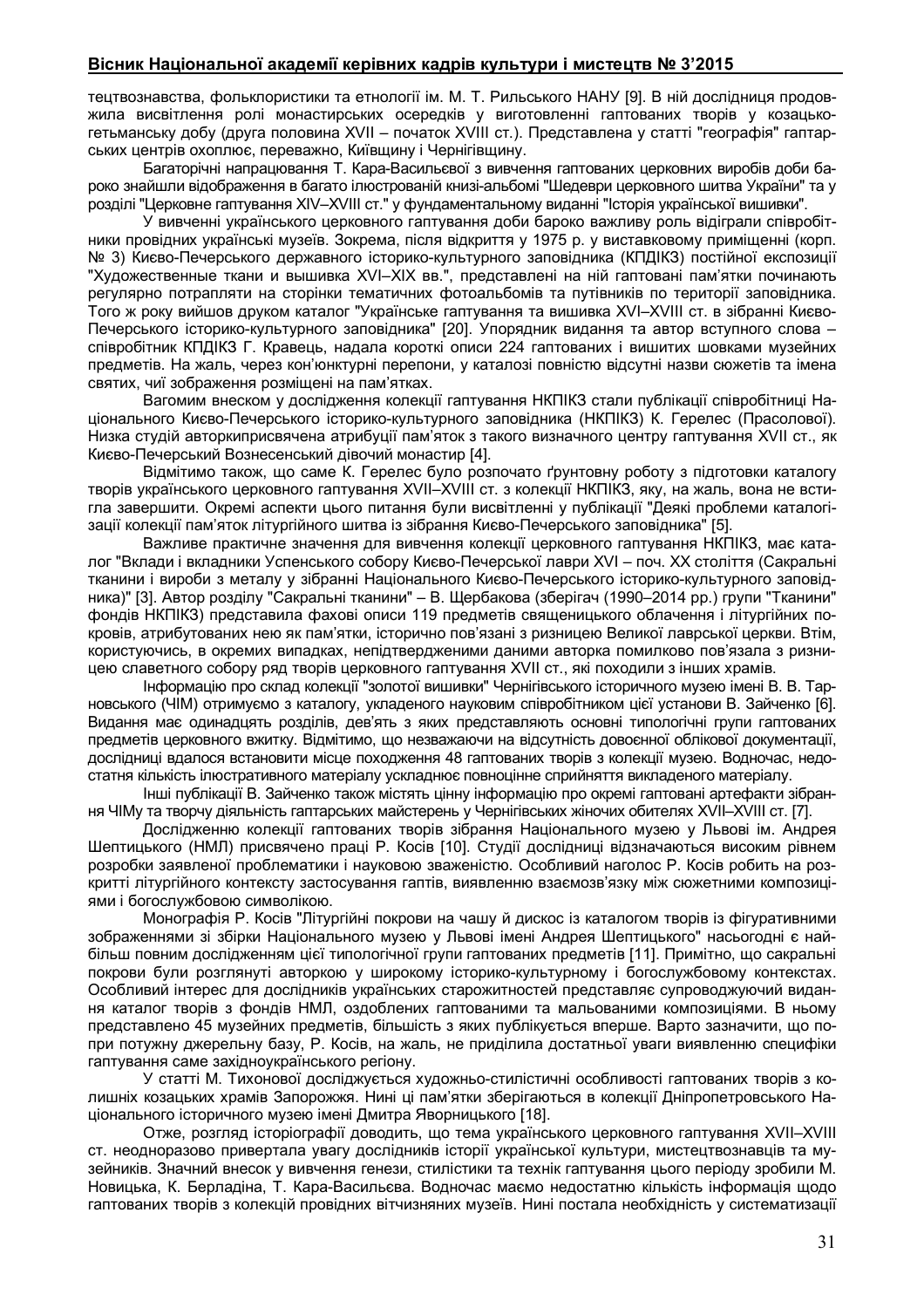фондових зібрань, уведенні до наукового обігу досі невідомих пам'яток гаптування. Окремою проблемою залишається розгляд творів українських гаптарських шкіл у компаративному порівнянні зі спадщиною країн найближчого зарубіжжя, зокрема Польщі, Молдови, Росії.

#### *Література*

1. Берладіна К. Матеріали з історії українського образотворчого гаптування (короткий нарис зміни стилістичних форм та технічних засобів з середини XVII до ХХ ст.) / К. Берладіна // Наукові записки науково-дослідчої кафедри історії української культури. – Харків, 1927. – Вип. 6. – С. 389–411; Берладіна К. Матеріали з історії українського образотворчого гаптування. Композиційні схеми та іконографічні форми українських фелоней від середини XVII до ХІХ ст. / К. Берладіна // Мистецтвознавство. – Харків, 1929. – С. 67–104.

2. Болховітінов Євгеній, митрополит. Вибрані праці з історії Києва / [упоряд. Т. Ананьєва] /Болховітінов Євгеній, митрополит. – К. : Либідь – ІСА, 1995. – 488с. – (Пам'ятки історичної думки України).

3. Вклади та вкладники Успенського собору Києво-Печерської лаври. ХVІ – поч. XX століття: сакральні тканини і вироби з металу у зібранні Національного Києво-Печерського історико-культурного заповідника. Каталог/ [упоряд. В. Щербакова, Г. Листопад]. – К. : КВІЦ, 2005.

4. Герелес К. С. Гаптарська майстерня Києво-Флорівського монастиря за часів ігуменства Марії Магдалини Мазепи / К. С. Герелес // Могилянські читання 1999 року: Гетьман Іван Мазепа і Києво-Печерська лавра : матеріали щорічної наук. конф. – К. : Рекламно-видавничий центр "Полі-графіка", 2000. – С. 52–55; Герелес К. С. Українське гаптування XVII―XVIII ст.: майстрині та їх твори (за матеріалами колекції Заповідника) / К. С. Герелес // Лаврський альманах. Києво-Печерська лавра в контексті української історії та культури: зб. наук. праць. – К. : Національний Києво-Печерський історико-культурний заповідник, 2003. – Вип. 11. – С. 25–34.

5. Герелес К. С. Деякі проблеми каталогізації колекції пам'яток літургійного шитва із зібрання Києво-Печерського заповідника / К. С. Герелес // Могилянські читання 2004 року: Музейне збереження пам'яток сакрального мистецтва. Історія, сучасна практика і майбутнє : зб. наук. праць. – К. : ВІПОЛ, 2005. – С. 152–160.

6. Зайченко В. В. Гапти XVII–ХІХ ст. у збірці Чернігівського історичного музею / В. В. Зайченко. – Чернігів: Десна, 1991. –25 с.

7. Зайченко В. В. Збірка гаптів XIV–XIX ст. // Родовід. – 1996. – Ч. 2(14). – С. 99–105; Зайченко В. В. Гаптовані ікони XVIII—ХІХ ст. / В. В. Зайченко // Родовід. –1999. –Ч. 1 (17). – С. 41–47; Зайченко В. В. Гаптарство на Чернігівщині. Осередки гаптування / В. В. Зайченко // Скарбниця української культури : зб. наук. праць. – Чернігів, 2012. – Вип. 14. – С. 228–238.

8. Кара-Васильєва Т. Українське літургійне шитво XVIIXVIII ст. Іконографія, типологія, стилістика / Т. Кара-Васильєва. – Львів : Свічадо, 1996. – 231 с.

9. Кара-Васильєва Т. Гаптування та шитво // Історія українського мистецтва: в 5 т. /[голов. ред. Г. Скрипник; ред. т. Д. Степовик] НАН України, ІМФЕ ім. М.Т. Рильського. – К., 2011. – Т. 3 : Мистецтво другої половини XVI – XVIII століття. – С. 912–923.

10. Косів Р. "Eπιτаφιος trenos": українські багатофігурні воздухи та плащаниці XVІІ–XVIII ст. у збірці Національного музею у Львові імені Андрея Шептицького / Р. Косів // Апологет. Богословський збірник Львівської духовної академії. – № 1–4 (16–19). – 2009. – С. 122–129; її ж.Євхаристійні образи Христа українських літургійних покровів на чашу і дискос у контексті церковного мистецтва XVII–XVIII ст. / Р. Косів // Волинська ікона: дослідження та реставрації : матеріали XХІ Міжнар. наук.-практ. конф. (Луцьк, 27-28 серпня 2013). – Луцьк, 2013. – С. 174–184.

11. Косів Р. Літургійні покрови на чашу й дискос із каталогом творів із фігуративними зображеннями зі збірки Національного музею у Львові імені Андрея Шептицького / Р. Косів. – К. : Майстер Книг, 2013. – 208 с. : іл.

12. Логвин Г. Вишивання і гаптування / Г. Логвин // Історія українського мистецтва : в 6 т. / [голов.ред. М. П. Бажан; ред. т. Ю. П. Нельговський]. – К., 1967. – С. 400–413.

13. Малиженовский Н. Ф. Киевский женский Флоровский (Вознесенский) монастырь / [сост. О. А. Крайняя] /Малиженовский Н. Ф. – К. : Феникс, 2010. – 360 с. :ил.

14. Новицька М. Датовані єпітрахілі Лаврського музею 1640–1743 рр. / М. Новицька // Український музей / під ред. П. Курінного. – Зб. 1. – К., 1927. – С. 53–70.

15. Новицька М. Вишивання і гаптування / М. Новицька // Історія українського мистецтва : в 6 т. / [голов. ред. М. П. Бажан; ред. т. Ю. П. Нельговський]. – К., 1968. – Т. 3 : Мистецтво другої половини XVII – XVIII ст. – С. 372–380.

16. Описание вещественных и письменних памятников Черниговского епархиального древлехранилища // Сборник Черниговского епархиального древлехранилища. – Чернигов, 1908. – Вып. 1. – С. 1–50.

17. Петров Н. И. Указатель Церковно-археологического музея при Киевской духовной академии / Н. И. Петров. – К., 1897; Альбом достопримечательностей Церковно-археологического музея при Киевской духовной академии [авт. текста Н. И. Петров]. – К., 1915. – Вып. 4–5. – 61 с.

18. Тихонова М. М. Церковні тканини XVII–XVIII ст. з колекції Дніпропетровського історичного музею ім. Д. І. Яворницького: історія та художньо-стильові особливості / М. Тихонова // Січеславський альманах. – 2009. – № 4. – С. 43–53.

19. Трипольский В. Полтавское Епархиальное Древлехранилище. Указатель с описаним выдающихся письменных и вещественных памятников церковной старины Полтавской Епархии / В. Трипольский. – Полтава, 1909. – 141 с.

20. Українське гаптування та вишивка XVI–XVIII ст. в зібранні Києво-Печерського історико-культурного заповідника. Каталог/ [упоряд. Г. П. Кравець]. – К., 1975. – 35 с.

#### *References*

1. Berladina, K. (1927). Materialy z istorii ukrainskoho obrazotvorchoho haptuvannia (korotkyi narys zminy stylistychnykh form ta tekhnichnykh zasobiv z seredyny XVII do XX st.) [Materials on the history of Ukrainian fine embroidery (short essay changing stylistic forms and means from mid XVII to the XX century)]. *Naukovi zapysky n-*